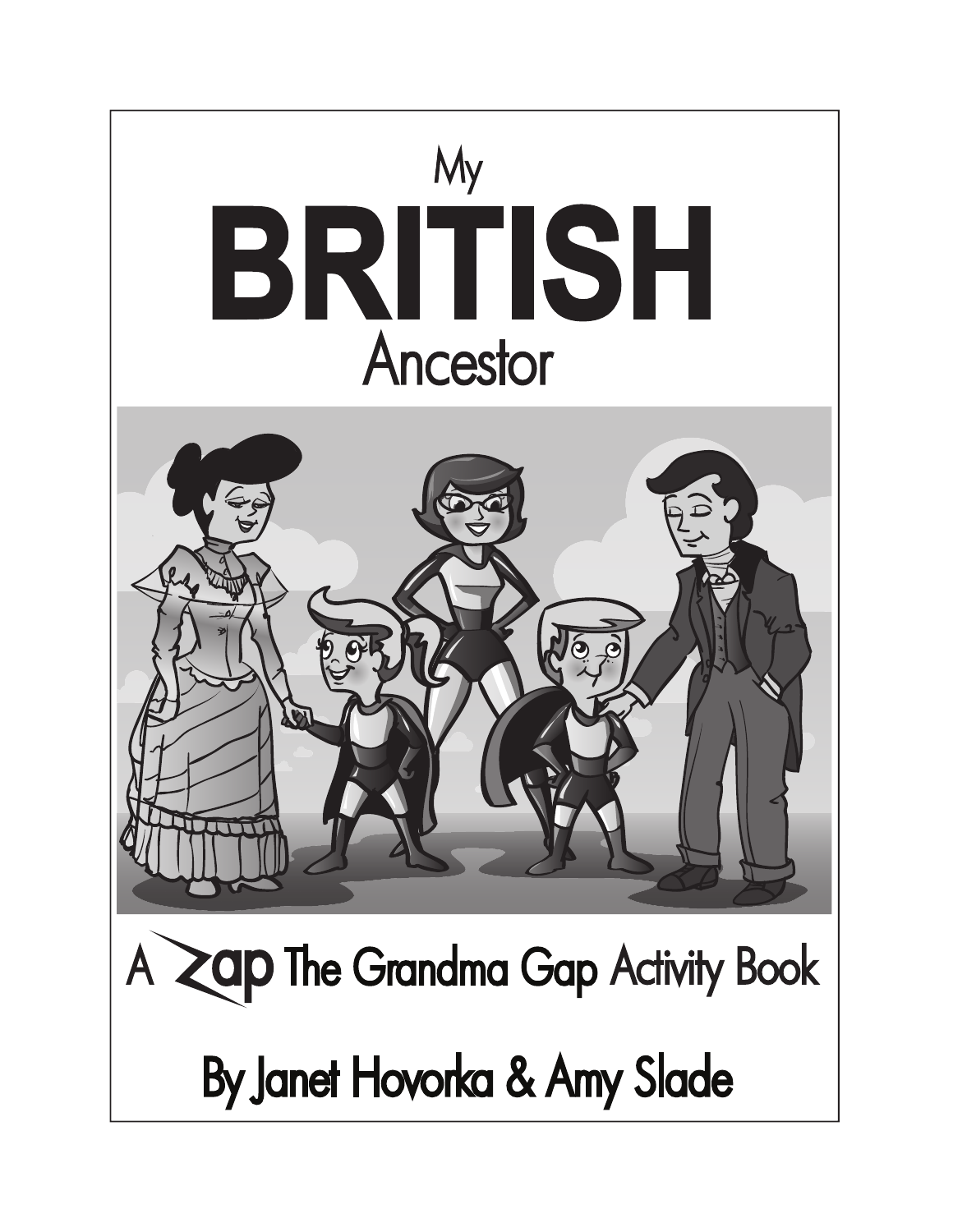## How To Use This Book

This activity book is designed to help create stronger bonds in modern families by encouraging the whole family to learn about their ancestors together. Greater knowledge about family history especially strengthens and empowers youth by creating self-esteem, resilience and a greater sense of control over their lives. Studying the family's past also strengthens the relationships between living family members by creating a shared experience and core identity that no one else in the world can duplicate. Young people can take the lead to accomplish the activities in this book with their family members.

It is our hope that learning about your family's past together can be a fun and exciting adventure and that this book will help all of your family members discover joy in the quest to find out more about your ancestors .

Janet Hornbe amy Glade

Copyright © 2013 by Janet Hovorka and Amy Slade All rights reserved. No part of this publication may be distributed in any printed or electronic form without written permission.

Illustrated by Bob Bonham http://www.coroflot.com/bbonham

While the authors have made every effort to provide accurate internet addresses at the time of publication, neither the authors nor the publisher assume any responsibility for changes that occur after publication. Further, neither the author nor publisher assume any responsibility for third party websites or their contents.

Published by Family ChartMasters P.O. Box 1080 Pleasant Grove, Utah 84062 www.familychartmasters.com 801-872-4278 For more information, free downloads, quantity discounts and new resources go to www.zapthegrandmagap.com

International Standard Book Number: 978-09888-548-2-6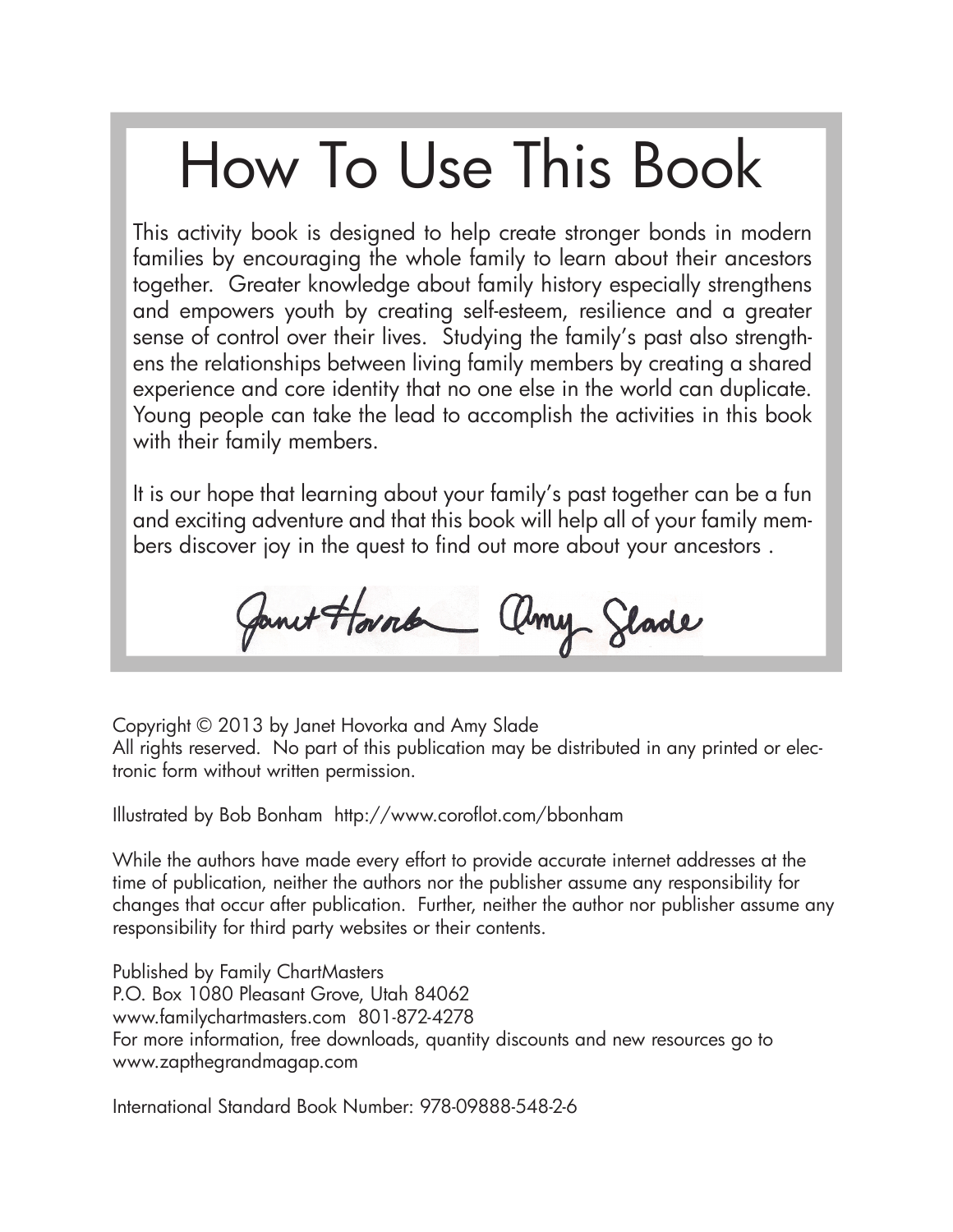## Table of Contents